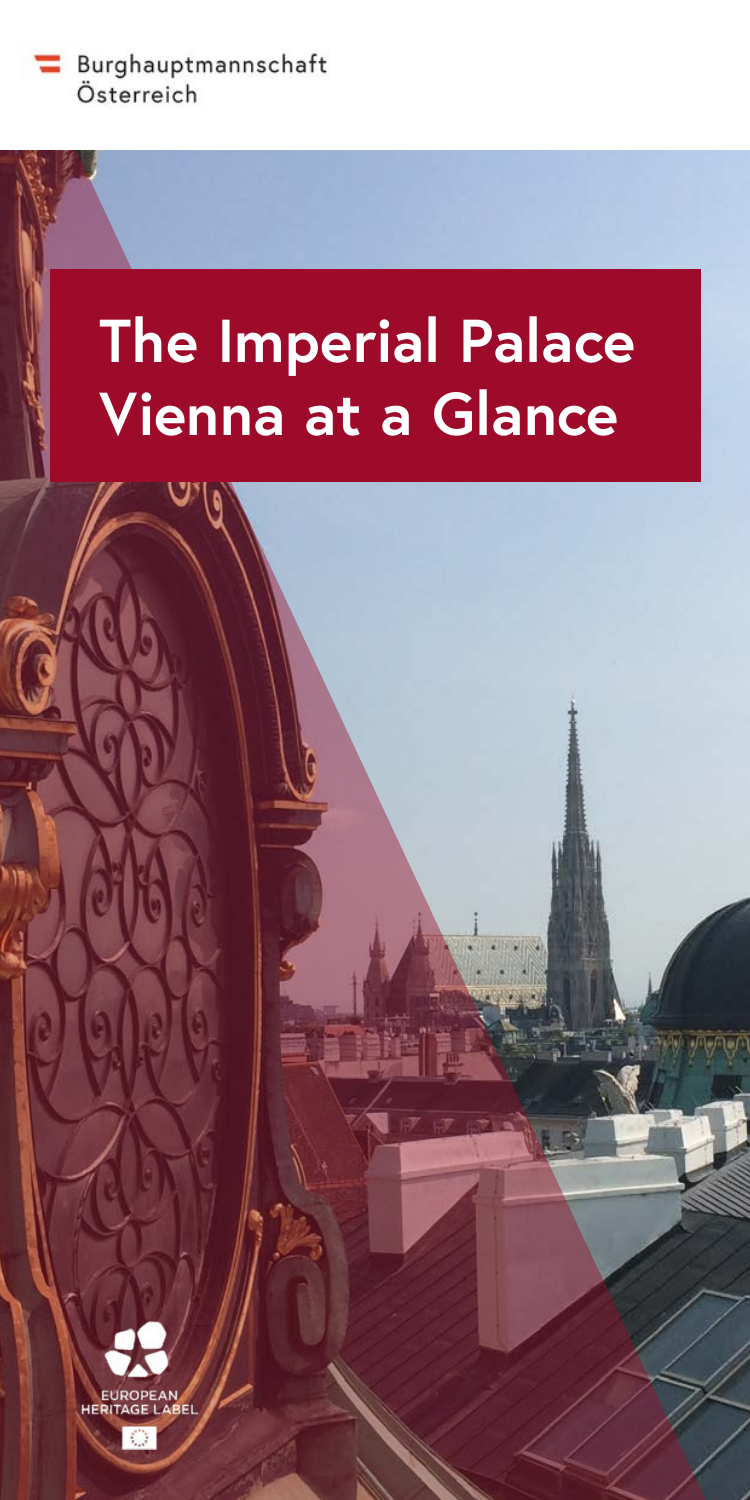## **Imperial Palace Vienna**

Since its creation in the 13th century, the Imperial Palace Vienna has been subject to constant modification. As a consequence, it has become a reflection of the many cultural, political, social, and economic developments throughout Austria's history.

Today, the Swiss Yard (Schweizerhof) represents the oldest part of the building complex. It dates back to the time of Emperor Frederick II of the House of Hohenstaufen. Over the centuries, the rectangular palace of the Late Medieval Period was reconstructed, adapted, expanded, and connected to its adjacent buildings until it eventually became the building complex that, today, constitutes the Imperial Palace Vienna.

Dreaming of an Imperial Forum, Emperor Franz Joseph I initiated the last large extension in the second half of the 19<sup>th</sup> century. However, his dream never fully came true. Only **Maria-Theresien Square** (Maria-Theresien-Platz) with its two world-famous museums, the youngest wing of the Imperial Palace Vienna – **New Castle** (Neue Burg) – and **St. Michael's Gate** (Michaelertor) with its sumptuous cupola were to be completed.

In its present form the Imperial Palace Vienna, which is situated in the heart of the city, covers an area of more than 300,000 m<sup>2</sup> and fulfils a wide array of roles.



## **Hofburg Info Center**



The recently created Hofburg Info Center nestles between the youngest wing of the Imperial Palace Vienna – New Castle (Neue Burg) – Weltmuseum Wien and the Austrian National Library. Its aim is to provide visitors with all the information they need about the institutions located in the area as well as its history.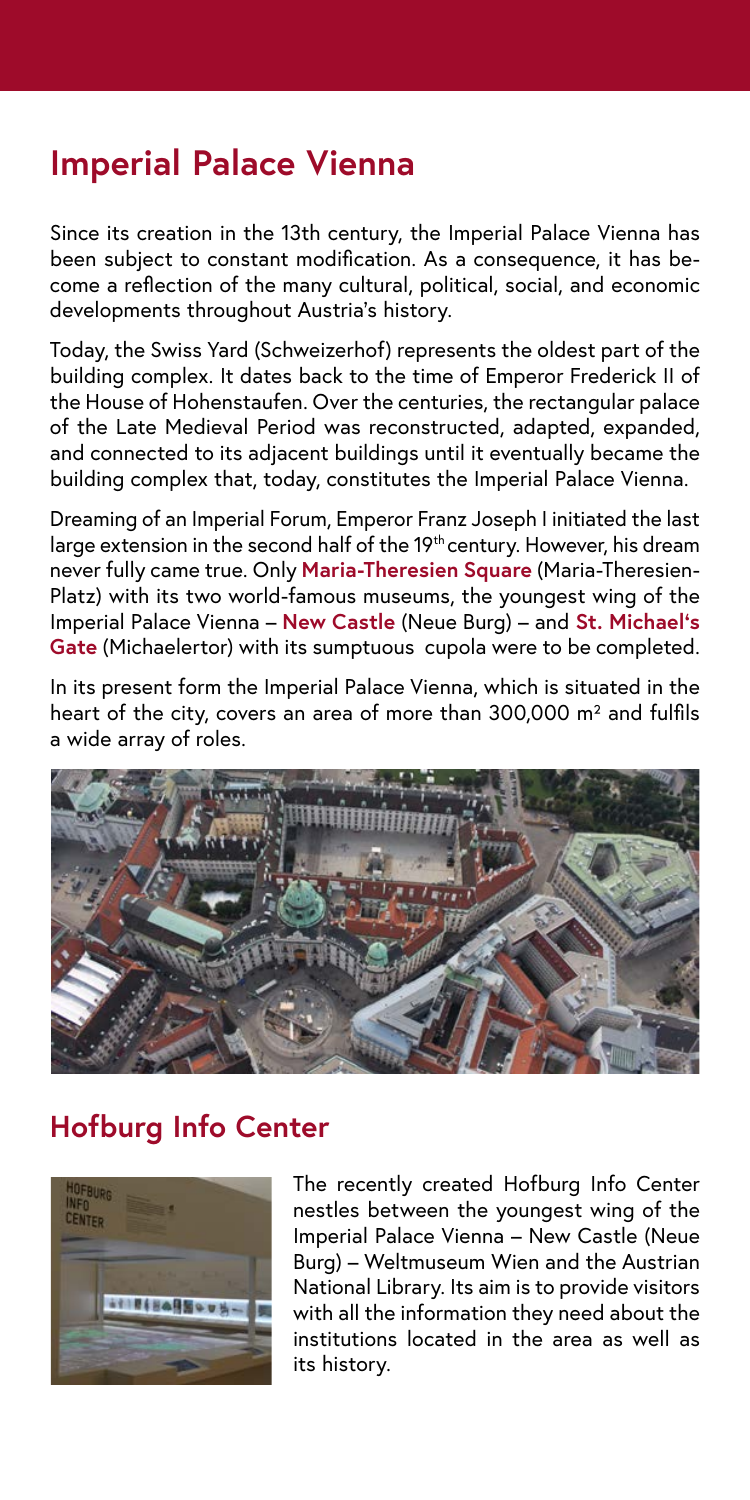

It serves as residence, office area, and cultural centre. It also is an urban recreation site – notably thanks to its vast green spaces that make up more than one third of the entire area. Furthermore, the Imperial Palace Vienna provides more than 4,000 jobs and is a visitor magnet, with over 25,000,000 visiting the complex every year and more than 6,000,000 annual visitors to the museums situated on the premises.

The museum collections comprise major archaeological finds, natural history collections as well as one of the richest collections of Antique documents, and unique collections of paintings, drawings and graphic art.

The area of the Imperial Palace Vienna is mostly used by cultural institutions and the federal government. The offices of the Federal President might be the most prominent example. They have been located in the former imperial apartments of Empress Maria Theresa in the palace's Leopoldine Wing (Leopoldinertrakt) since 1946.

Some offices of the Federal Chancellery are situated in Amalia's Wing (Amalientrakt). Also, the federal office for the protection of monuments of historic significance (Bundesdenkmalamt) and (Burghauptmannschaft Österreich) which have their offices in the Swiss Yard (Schweizerhof) should be mentioned in this regard. The Palace's Visitor Centre, which is housed in the Corps de Logis on the south-western corner of Heldenplatz Square, serves as first point of contact and orientation for visitors from all over the world. It provides information on the Palace's history and upcoming events.

#### **European Heritage Label**



The Imperial Palace Vienna, imperial residence and legacy of the Habsburgs until 1918, was awarded the **European Heritage Label** in 2015. As a consequence, it figures among the list of Europe's most significant cultural heritage sites.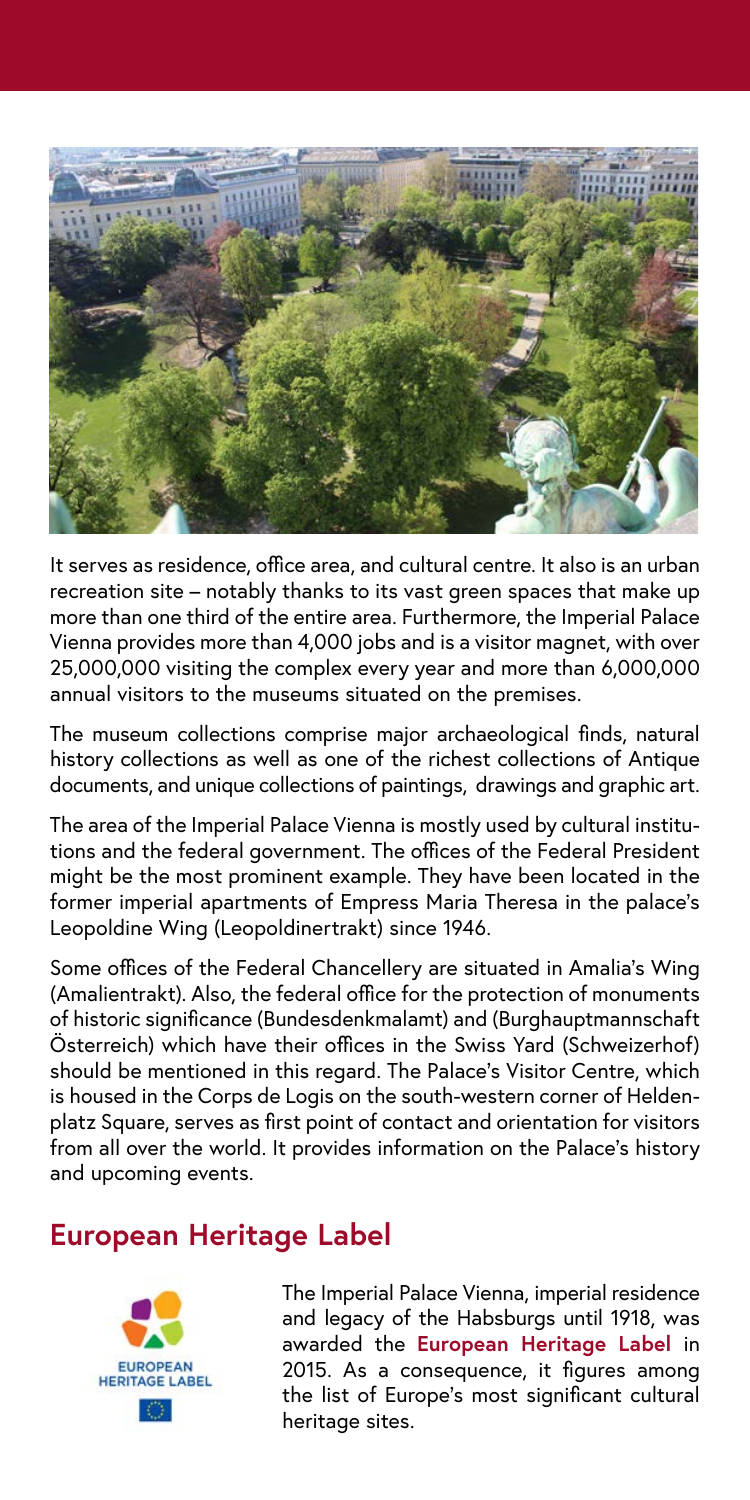## **Burghauptmannschaft Österreich**

The Imperial Palace Vienna is owned by the Federal Republic of Austria. It is being administered by Burghauptmannschaft Österreich, a subordinate department of the Federal Ministry for Digital and Economic Affairs.

Following a legal amendment in the year 2000, the properties inside and outside of Austria which constitute Austria's historic heritage were transferred to Burghauptmannschaft Österreich. In Vienna, this comprises the **Imperial Palace Vienna**, the **Federal Chancellery**, **Belvedere Palace**, **Augarten Park** as well as the government building at Stubenring (former imperial war ministry) and a number of other palaces. In the other provinces, this extends to the **Imperial Palace Innsbruck**, **Ambras Castle** as well as the memorial sites at the former concentration camps of **Mauthausen**, **Gusen,** and **Ebensee.**

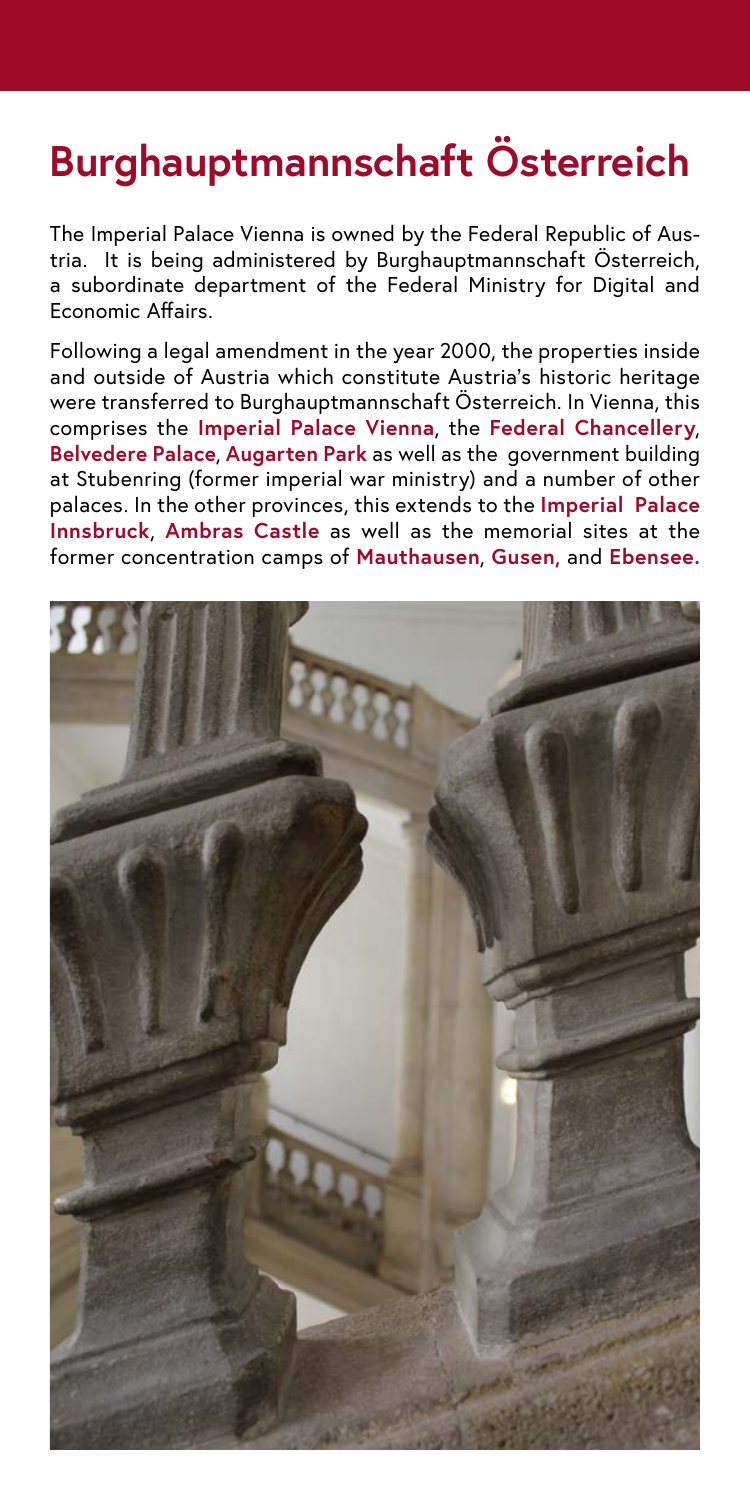The objects and properties transferred to Burghauptmannschaft Österreich are characterised by their limited scope of use, the application of international and legal provisions, or their use for political or sovereign purposes by the supreme bodies of the Republic.

The body's core activities comprise the sustainable conservation, management and organisation of cultural and tourism activities in the properties that constitute Austria's cultural heritage.

The authority has been headed by Reinhold Sahl since 2010.

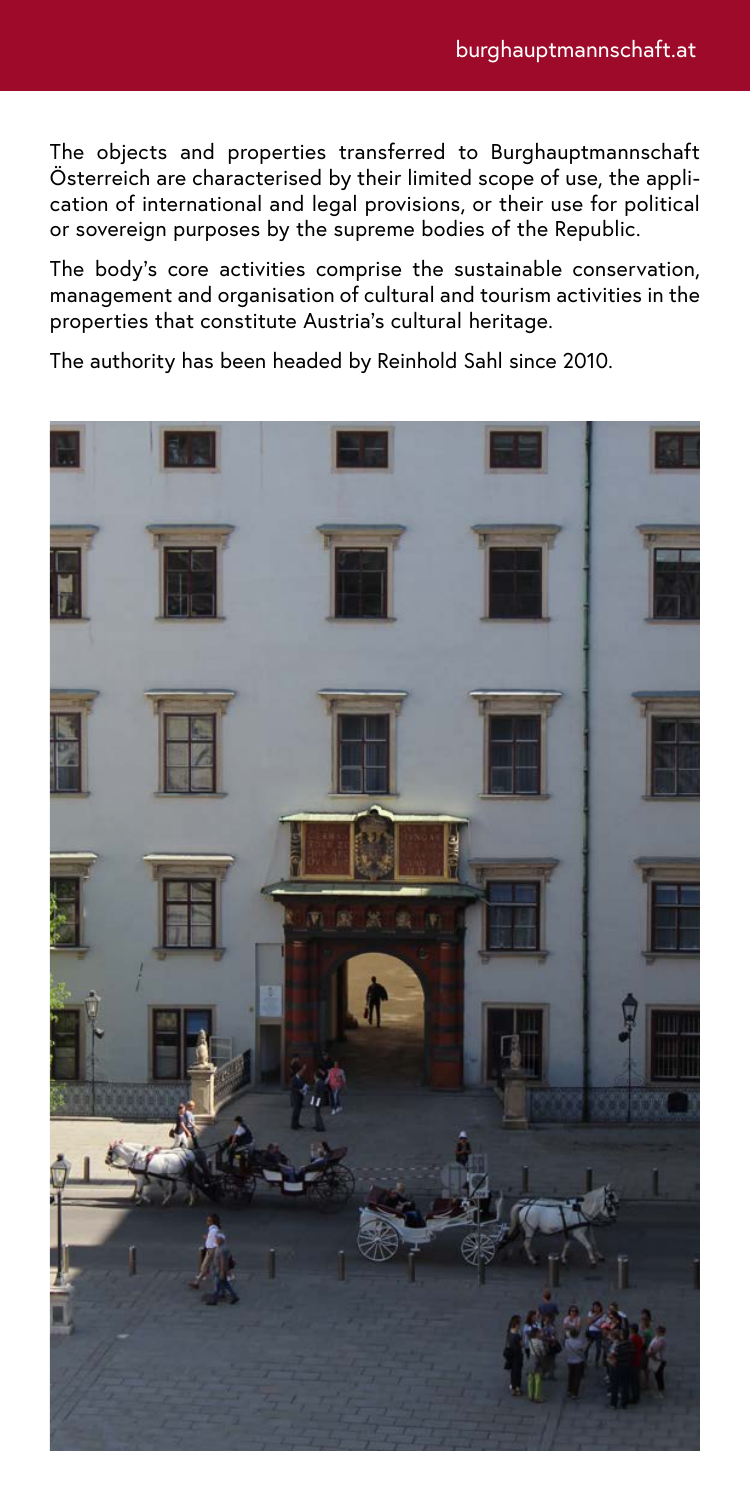## **Bundesdenkmalamt (Federal Monuments Authority Austria)**



The primary aim of the authority is to preserve in an authentic way Austria's cultural heritage which is an irreplaceable capital for the future. The Federal Monuments Authority is also a service agency. It has a legal mandate to protect and preserve our heritage, conducts research, and is active in teaching and dissemination of knowledge. **[bda.gv.at](http://bda.gv.at)**

## **Bundesgärten (Austrian Federal Gardens)**



The secondary school for horticulture, HBLFA für Gartenbau Schönbrunn und Österreichische Bundesgärten, is a competence centre, which is geared towards teaching and research in the field of historic gardens. Its aim is to preserve and promote plant diversity. In total, Vienna and Innsbruck count seven historic gardens which are under federal control. They have all been listed.

**[bundesgaerten.at](http://bundesgaerten.at)**

## **OSCE (The Organization for Security and Cooperation in Europe)**



With 57 participating States in North America, Europe and Asia, the OSCE is the world's largest regional security organisation. Through its headquarters in Vienna and its large network of institutions and field operations, the OSCE works for stability, peace and democracy.

**[osce.org](http://osce.org)**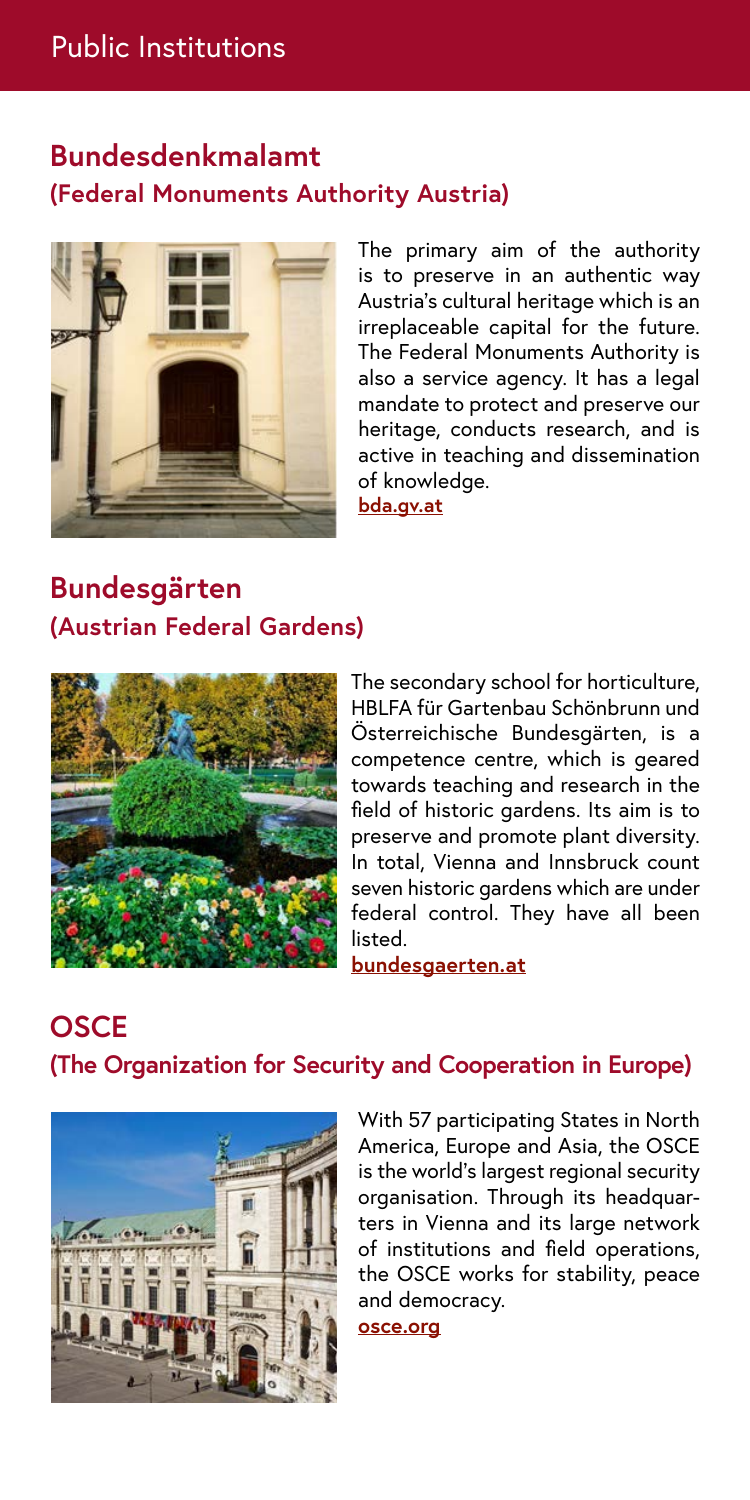#### **Austrian Parliament**



The Austrian Parliament is the democratic heart of Austria. The historic building that houses the Parliament was built between 1874 and 1883. At present, it is in need of fundamental and sustainable refurbishment. Parliamentary business has, therefore, been relocated to different places: Together, they form the coherent area of DemocracyQuarter between the Imperial Palace Vienna and Ring Road. **[parlament.gv.at](http://parlament.gv.at)**

#### **Offices of the Federal President**



The entrance to the offices of the Austrian Federal President is situated in the heart of the government quarter – at Ballhausplatz Square in Vienna: The Leopoldine Wing (Leopoldinertrakt) of the Imperial Palace Vienna combines Austria's historic heritage with the highest rank in the Republic of Austria: the democratically elected Federal President.

**[bundespraesident.at](http://bundespraesident.at)**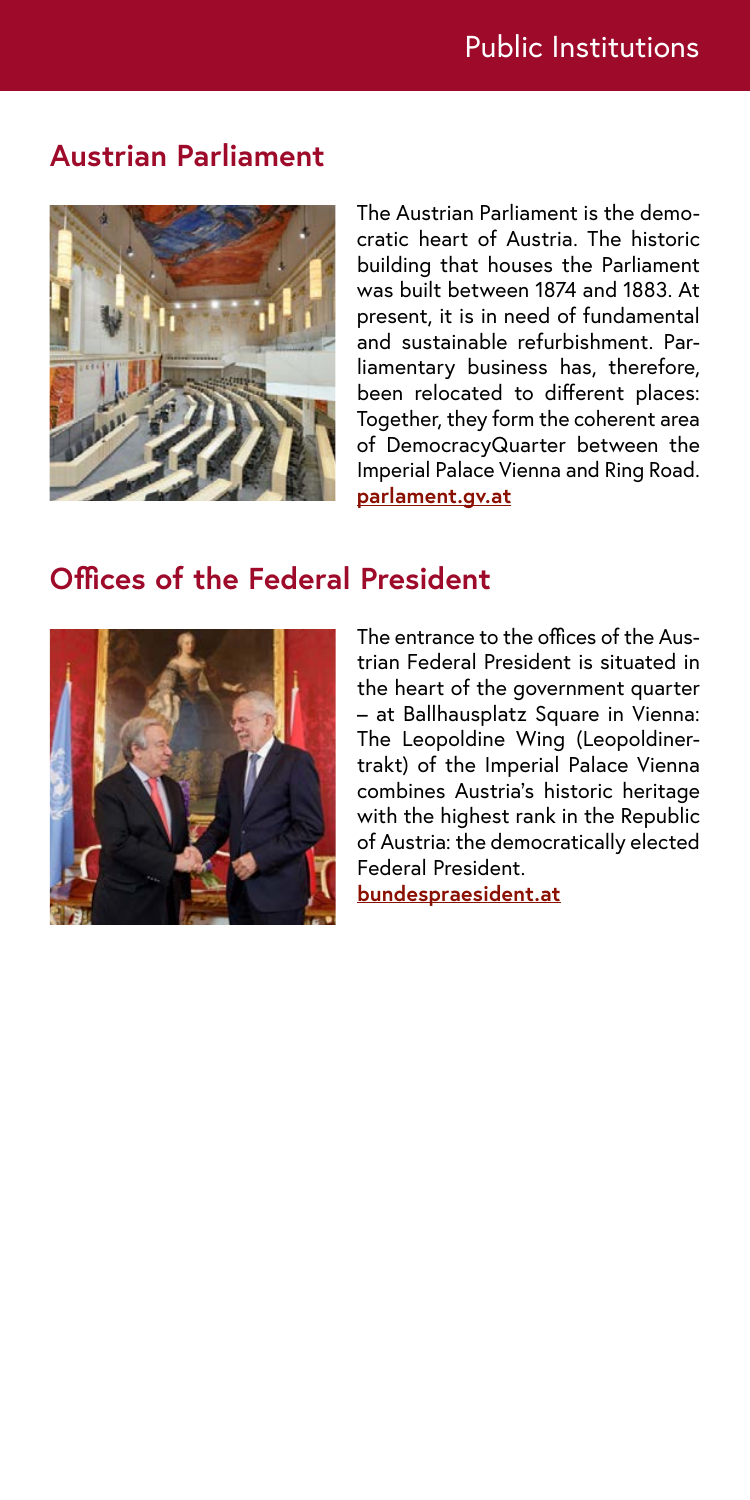## **Albertina Museum**



Located at the heart of Vienna, Albertina Museum combines imperial glamour with great art. The state rooms do not only present the Habsburg way of living, also they are situated in one of the most beautiful palaces in the whole of Europe. The exhibition "From Monet to Picasso" gives a unique overview of the last 130 years of art history: from French Impressionism to Modern Art. **[albertina.at](http://albertina.at)**

#### **Augustinian Chruch**



The Church of Saint Augustine (founded in 1327) was the representative church of the Habsburg family. It was entrusted to the Augustinian monks. The Hearts Crypt in the Loreto chapel protects the hearts of 54 members of the Imperial House of Habsburg. Today, the church is best known as the minster of the Augustinian monks, as a parish church of a vivid fold and for its church music and classic high masses on Sundays at 11 am. **[augustinerkirche.augustiner.at/](http://augustinerkirche.augustiner.at/)**

## **Imperial Chapel**



Austria's oldest musical institution, the court music orchestra Wiener Hofmusikkapelle, which the Imperial Chapel is home to, goes back to Habsburg ruler Albrecht I. The ensemble consists of the Vienna Boys Choir, members of the Vienna State Opera's men's choir and members of the Vienna Philharmonic Orchestra. Together, they perform mass at the Imperial Chapel every Sunday from September to June featuring the First Viennese School.

**hofmusikkapelle.gv.at**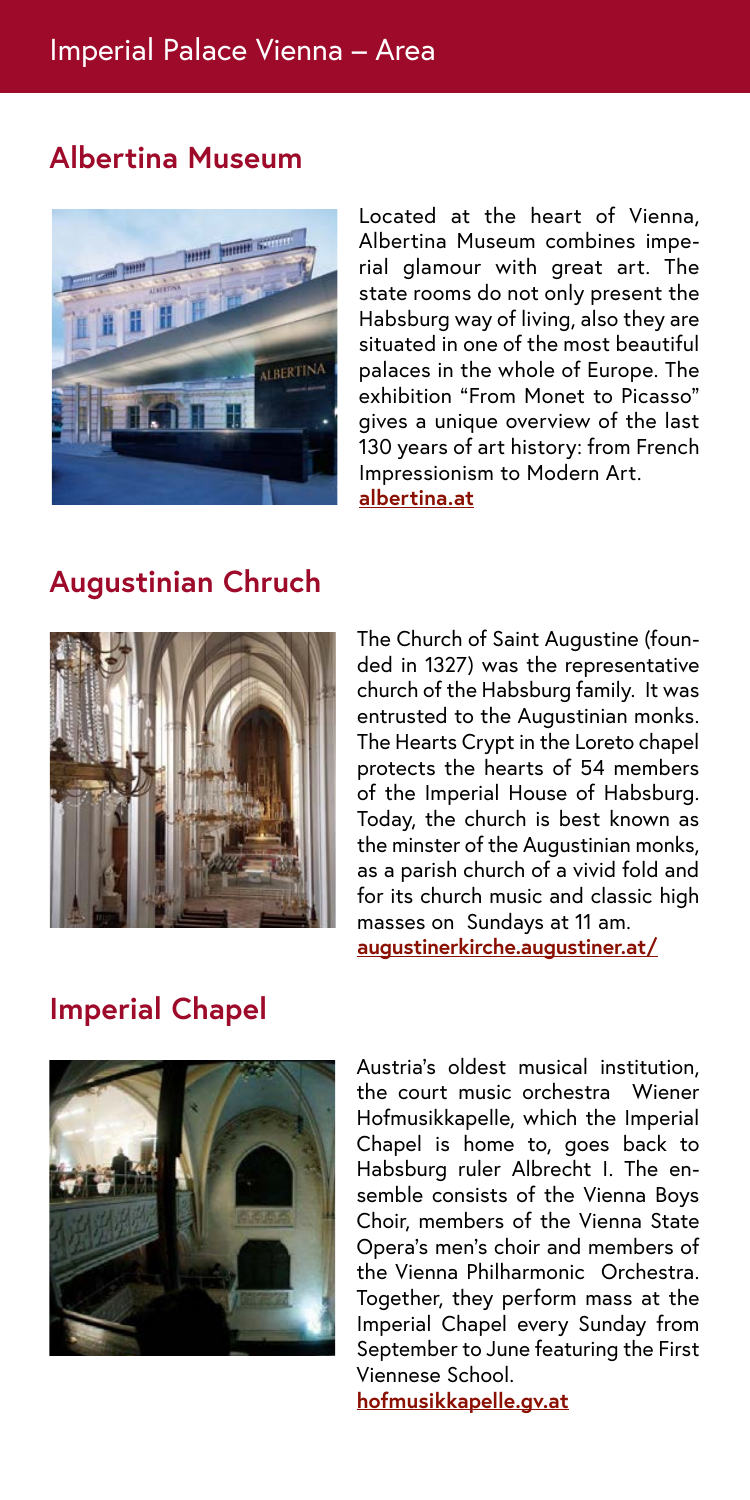#### **HOFBURG Vienna – Staterooms Congress & Event Center**



Situated in the middle of the city of Vienna, the international event centre turns the city into the perfect meeting place. With over 35 state rooms the imperial residence is Europe's first address for highlevel conferences and galas: It provides a unique flair, glamorous glass architecture and state-of-theart technology. **[hofburg.com](http://hofburg.com )**

#### **Imperial Treasury Vienna**



The Imperial Treasury Vienna in the Imperial Palace Vienna showcases the unique treasures of the House of Habsburg, among them the imperial crown of Austria and the imperial treasures of the Holy Roman Empire, including the Imperial Crown of the Holy Roman Empire and the Holy Lance. Other highlights include the treasure of the Order of the Golden Fleece and objects from the magnificently rich collection amassed by the Duke of Burgundy in the 15th century. **[kaiserliche-schatzkammer.at](http://kaiserliche-schatzkammer.at)**

#### **Kunsthistorisches Museum Vienna**



Kunsthistorisches Museum Vienna (KHM) was built under Emperor Franz Joseph I. Its splendid architecture and vast collections at both sides of Ring Road make it one of the most significant museums in the world. Its collections and artefacts, which date back up to 5,000 years and feature objects from Ancient Egypt, Ancient Greece to the end of the 18th century, testify to the Habsburg's passion for collecting.

**[khm.at](http://khm.at)**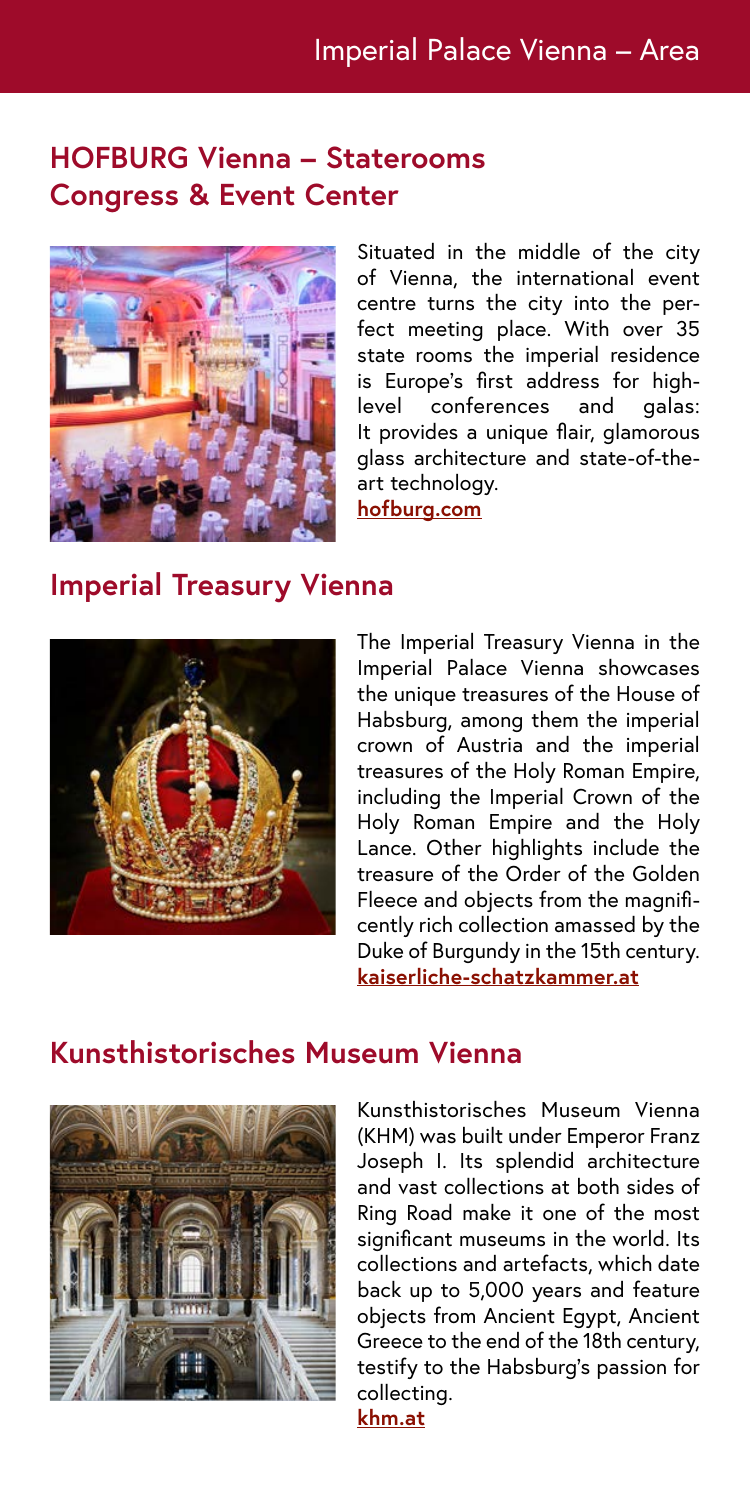#### **MQ – Museumsquartier**



Enjoy culture, relax, find inspiration and meet interesting people at the MuseumsQuartier Wien (MQ). With its 90,000 m2 and 60 cultural institutions, it is one of the largest areas dedicated to contemporary art in the world and an oasis of rest situated directly in the heart of the city. The **MQ Dragonfly**, which is situated on the roof of the Leopold Museum, offers one of the most striking views across the inner city of Vienna. **[mqw.at](http://mqw.at )**

#### **Naturhistorisches Museum Vienna**



Dedicated "to the realm of nature and its exploration" Naturhistorisches Museum Vienna takes you on a journey through evolution: from the planet's history and its dinosaurs to human life, encompassing everything from protozoas to animals. This expedition to discover both the world and the outer space takes 40 halls. A variety of temporary exhibitions is dedicated to topical issues and research. **[nhm-wien.ac.at](http://nhm-wien.ac.at)**

## **Austrian Film Museum**



If you enter the film museum you will not believe your eyes. Instead of exhibition rooms you will "just" find a cinema. That's the idea: the exhibitions are on the screens. Simply showing films, however, does not make a museum. Therefore, the museum does not only present films to the public, but it also collects, conserves, and distributes them as well as conducts research. There is a new programme every day, and the films are presented in their original language. **[filmmuseum.at](http://filmmuseum.at)**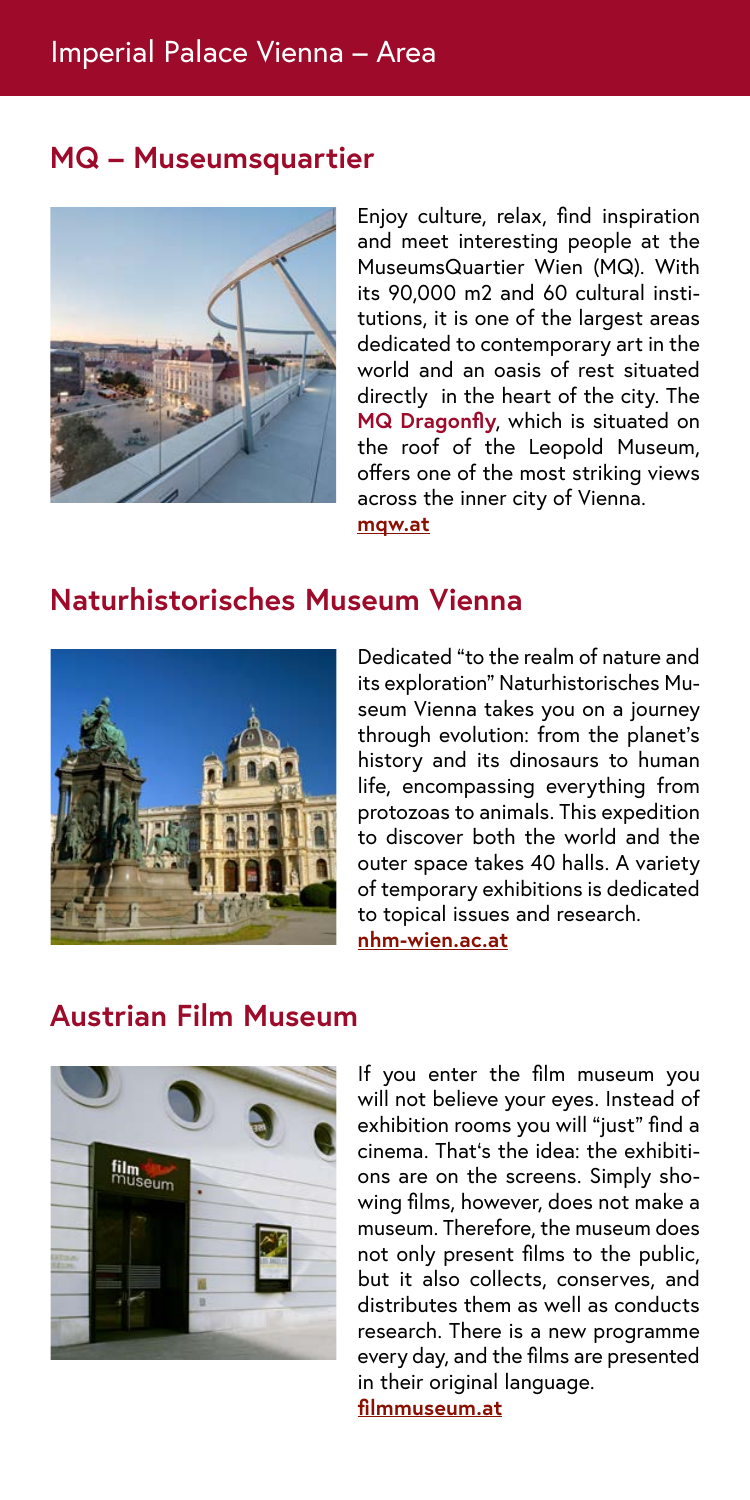#### **Austrian National Library**



The Austrian National Library is not only the largest library in Austria, but it also is one of the most renowned ones in the entire world. The State Hall (Prunksaal), which represents the former Habsburg Court Library, constitutes its historic heart. Along with the five library museums this Baroque gem fascinates hundreds of thousands of visitors from all over the world every year. **[onb.ac.at](http://onb.ac.at)**

#### **Imperial Butterfly House**



Situated right in the centre of the city, the Imperial Butterfly House invites its visitors to delve into its fantastic world of animals, plants, giant trees and waterfalls all year round and regardless of outdoor temperatures, rain and snow. All of its free-flying butterflies have been exclusively bred in tropical butterfly farms. They are not listed as endangered species. Furthermore, the Imperial Butterfly House, which is situated in the public park Burggarten, exclusively uses biological pest control. **[schmetterlinghaus.at](http://schmetterlinghaus.at)**

## **Sisi Museum Imperial Appartements, Silver Collection**



The museum dedicated to Empress Elisabeth, the Imperial Apartments, and the Silver Collection take their visitors on a tour through Vienna's imperial past. While the Silver Collection displays the most glamorous gems of the imperial household, the Sisi Museum offers very personal insights into the eventful life of the empress.The tour culminates in a stroll through the 19 original apartment rooms of the imperial couple.

**[hofburg-wien.at](http://hofburg-wien.at)**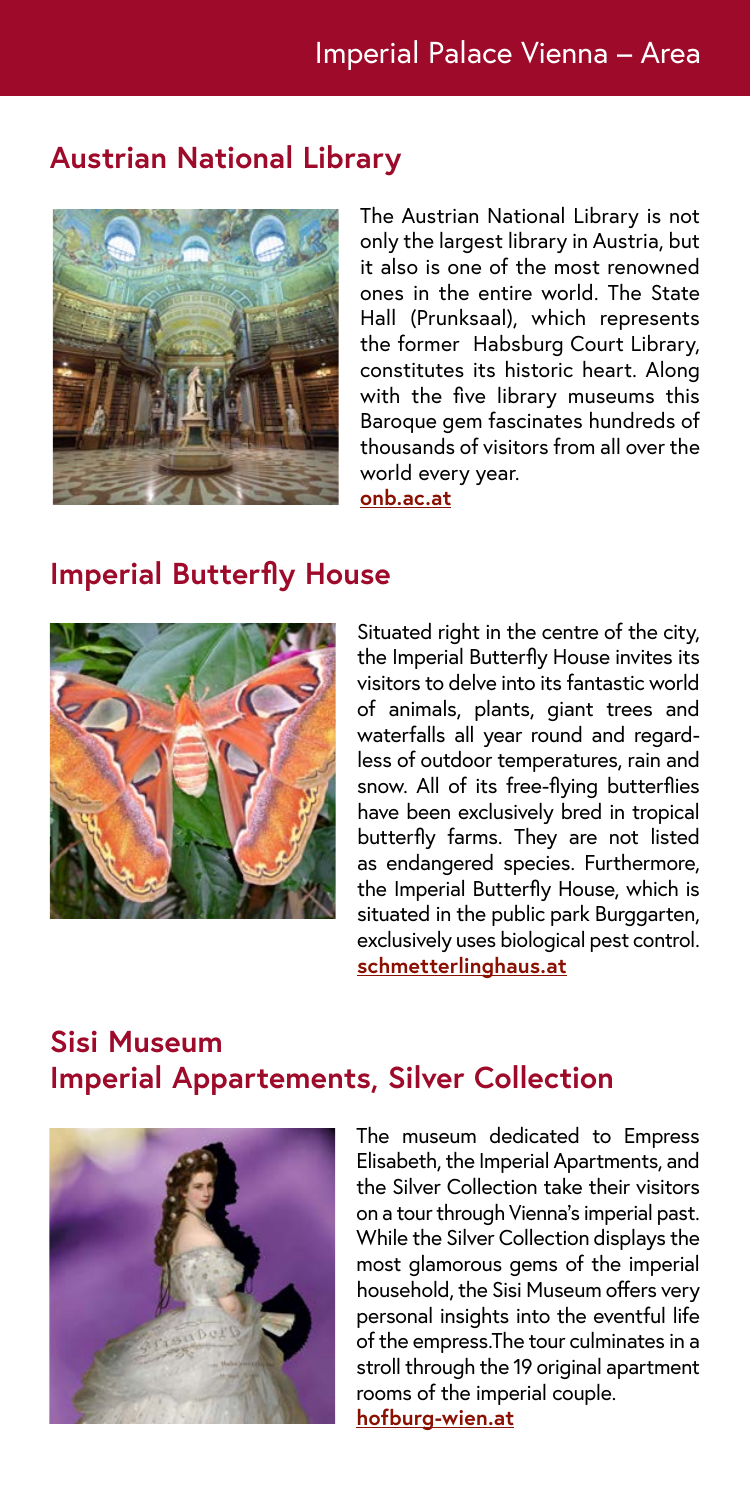## **Spanish Riding School**



The Spanish Riding School is a significant part of Austrian cultural heritage. Founded 455 years ago by the Habsburg dynasty, it is not only the world's oldest riding academy, it is also the only place where up to this day the High School of Classical Horsemanship has been maintained in its purest form."

**[srs.at](http://srs.at)**

#### **Weltmuseum Wien**



In the galleries of the permanent exhibition of Weltmuseum Wien, over 3000 ethnographic objects are ambassadors from all continents. They all tell stories of their original owners and the circumstances under which they found their way into the museum. The most prominent object is the only surviving Aztec feather headdress.

**[weltmuseumwien.at](http://weltmuseumwien.at)**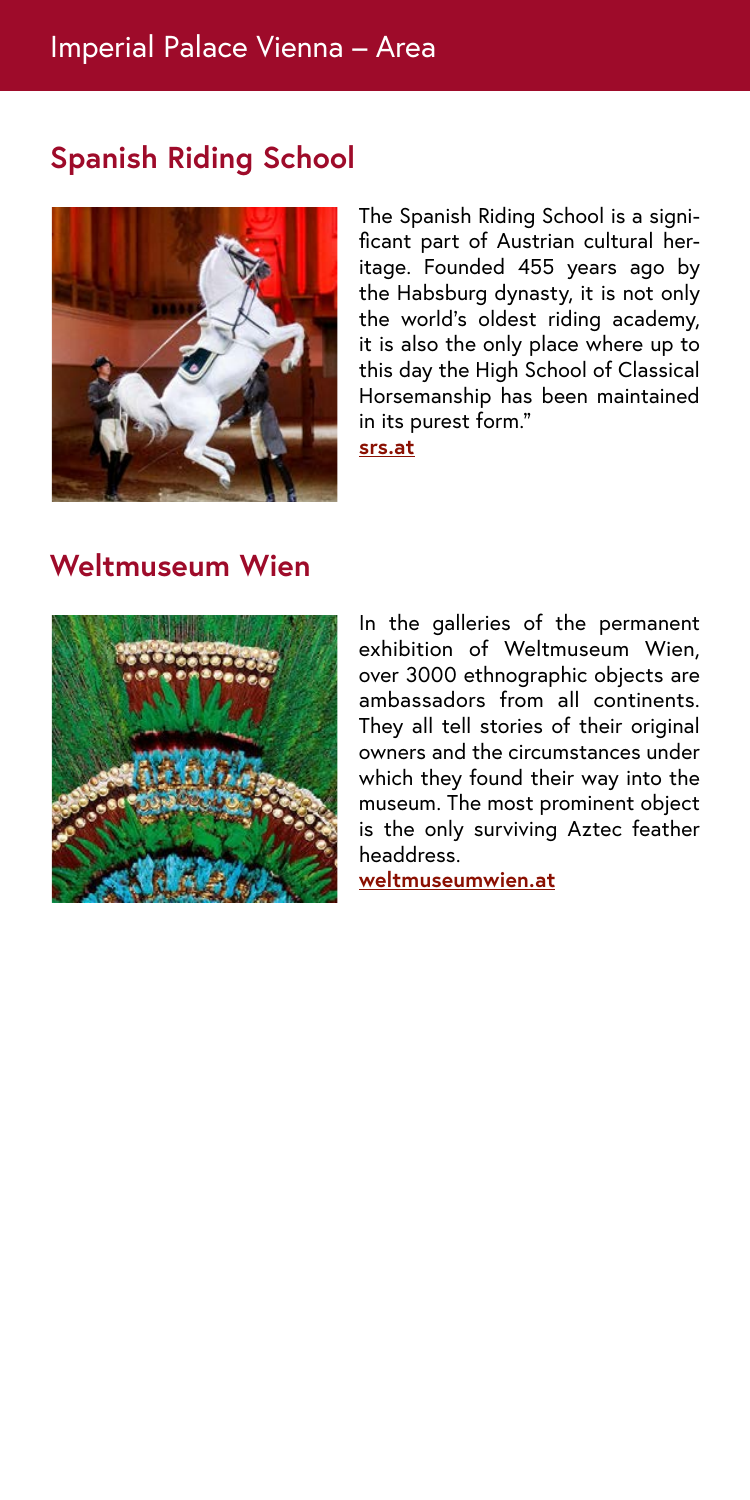## **"Airborne** Austria's Cultural Heritage from Above"



A change of perspectives might point you to what is usually hidden from your eyes: Baroque gardens, which look like fine tapestries from high up in the air, or extraordinary roofscapes, which testify to this country's impressive history. Stefanie Grüssl's spectacular aerial photos depict historic monuments and landscapes from all of Austria's nine federal provinces: Among others, Schönbrunn Palace, Melk and Admont Abbey, Semmering Railway, Lake Hallstättersee, and the area around Mount Grossglockner are testimony to Austria's rich and multifaceted culture. **Available in selected museum stores.**

## **"The Vienna Hofburg**

Six Centuries as a European Power"



The Imperial Palace Vienna is one of the largest historical residential complexes in Europe. This magnificent volume about the Palace summarises in an unparalleled and compact way the latest findings about its history, from when the complex came into being in the 13th century up to the present day, and contains opulent illustrations. **Available in selected museum stores.**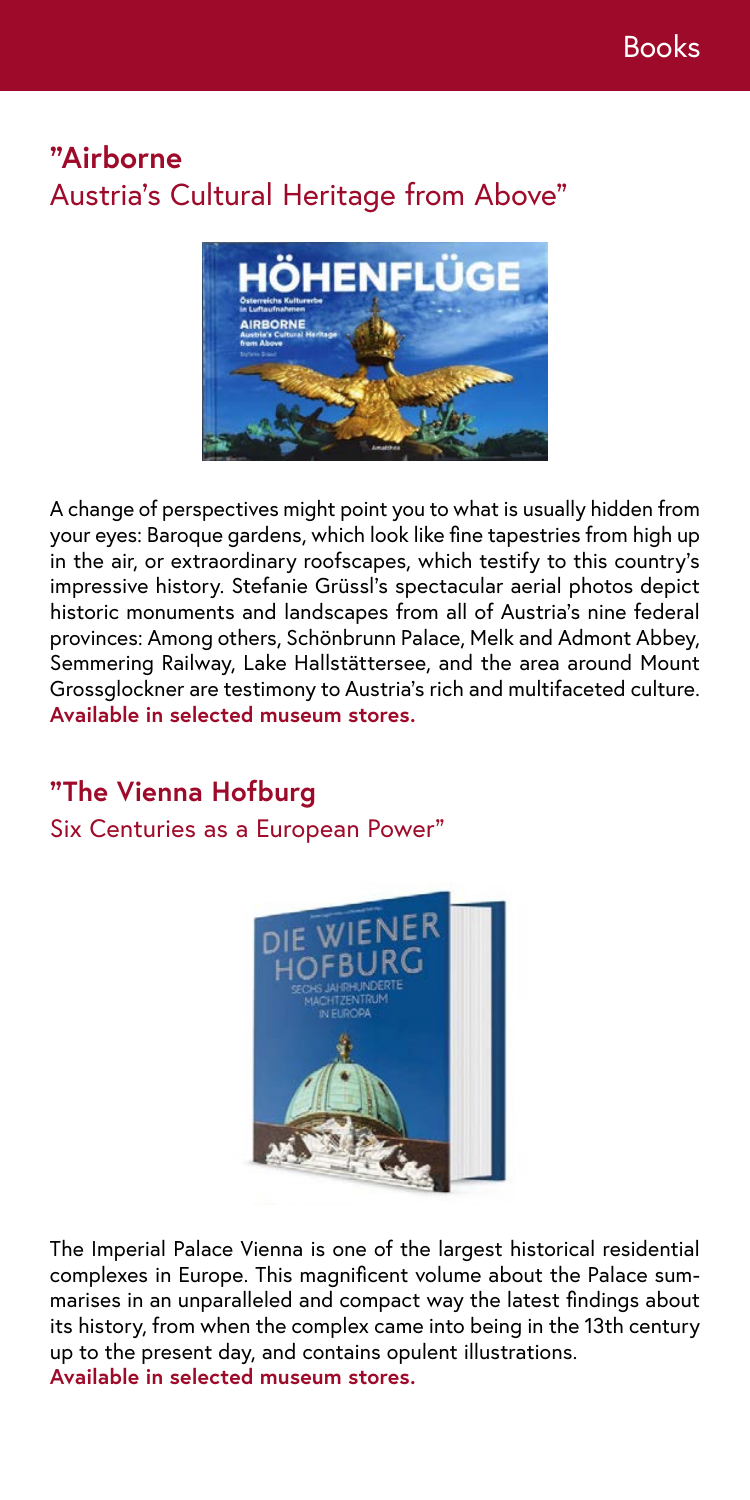## **"DKT Imperial Palace Vienna"**



This special edition of the famous board game DKT is set against the background of the Imperial Palace Vienna, which has been awarded the European Heritage Label. Each player becomes an entrepreneur, and, as such, may rent space at one of Vienna's finest addresses and occupy event locations, such as museums. The player who seizes the opportunity and invests at the right time will eventually win the game. For generations now, DKT – an Austrian board game boosting your economic skills – has thrilled its players.

**Available in selected museum stores.**

## **"European Heritage Memo"**



This memory game revolves around sites awarded the European Heritage Label and is an initiative founded by the European Union. Discover the sites that symbolise our way to unity, or our fight for peace. Heritage sites that represent our hunger for knowledge or testify to Europe's historic legacy. The game contains 72 cards with 36 images and an information folder, which will give you more information on the European Heritage Sites.

**Available in selected museum stores.**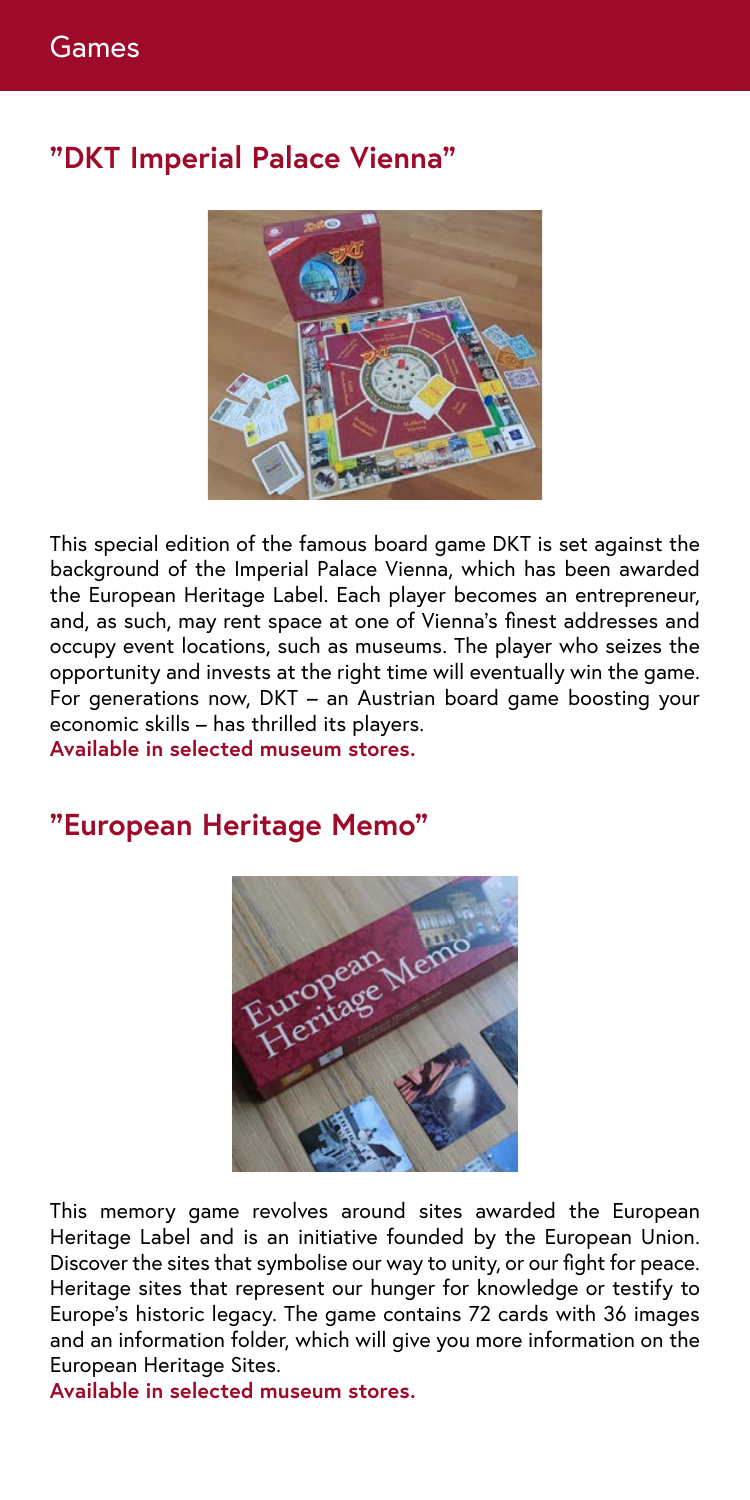Burghauptmannschaft Österreich Hofburg, Schweizerhof, Säulenstiege 1010 Vienna

Burghauptmannschaft Österreich Stabsstelle für Öffentlichkeitsarbeit & Medien Hofburg, Schweizerhof, Säulenstiege 1010 Vienna

Tel.: +43 (0) 1 536 49 814 500 E-Mail: [presse@burghauptmannschaft.at](mailto:presse%40burghauptmannschaft.at?subject=)

#### **We would like to thank all cooperating institutions for their support.**

Photo Credits: Cover photo BHÖ, all other photos according to occurrence:

BHÖ/Grüssl, BHÖ (4x), Office of the Federal President / Peter Lechner, Austrian Parliament/Johannes Zinner, Bundesdenkmalamt, BHÖ (2x), Albertina Museum/Harald Eisenberger, Augustinian Church, Imperial Chapel / Andy Wenzel, HOFBURG Vienna, KHM-Museumsverband (2x), MQ Dragonfly/Hertha Hurnaus, NHM, Austrian Film Museum/ Hertha Hurnaus, Austrian National Library, Imperial Butterfly House, Sisi Museum - Imperial Appartements, Silver Collection/Hannes Eder, Spanish Riding School/Kerschbaum, KHM-Museumsverband

Layout and design: BHÖ / Bettina Mühlegger Editorial staff: BHÖ / Victoria Walter Print: E&F Gabner GmbH – Marketingfabrik

3 rd Edition, Vienna October 2020